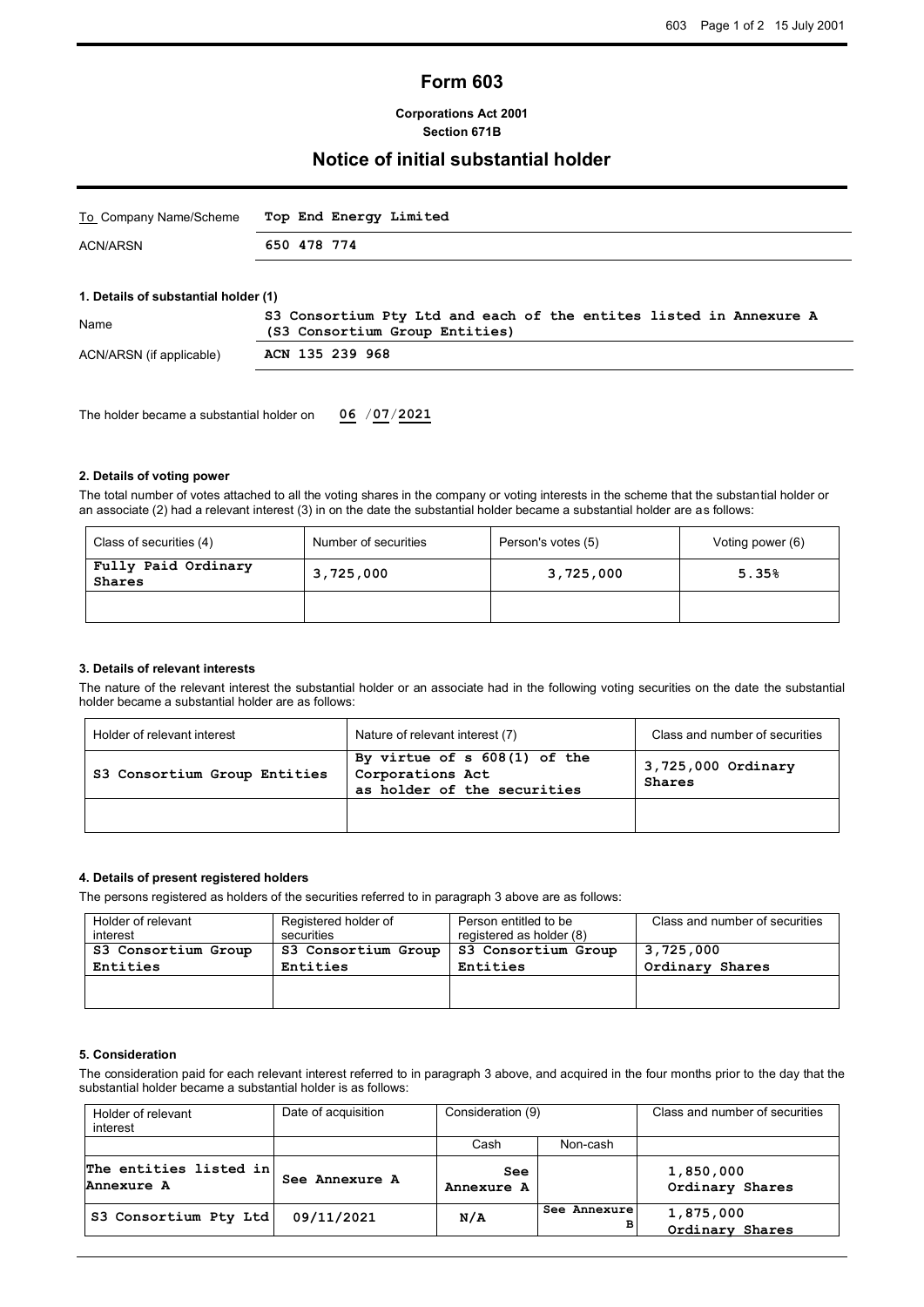#### **6. Associates**

The reasons the persons named in paragraph 3 above are associates of the substantial holder are as follows:

| Name and ACN/ARSN (if applicable)    | Nature of association                                                                             |
|--------------------------------------|---------------------------------------------------------------------------------------------------|
| The entities listed in<br>Annexure A | Each entity listed in Annexure A is controlled by entities<br>that control S3 Consortium Pty Ltd. |
|                                      |                                                                                                   |

#### **7. Addresses**

The addresses of persons named in this form are as follows:

| Name                                                            | Address                                                                  |
|-----------------------------------------------------------------|--------------------------------------------------------------------------|
| S3 Consortium Pty Ltd and<br>each S3 Consortium Group<br>Entity | Nexia Melbourne Pty Ltd, Level 12, 31 Queen Street<br>Melbourne VIC 3000 |
|                                                                 |                                                                          |

## **Signature**

| print name | Jason Price  | capacity | Director   |
|------------|--------------|----------|------------|
| sign here  | $loss - 1/2$ | date     | 01/04/2022 |

#### **DIRECTIONS**

- (1) If there are a number of substantial holders with similar or related relevant interests (eg. a corporation and its related corporations, or the manager and trustee of an equity trust), the names could be included in an annexure to the form. If the relevant interests of a group of persons are essentially similar, they may be referred to throughout the form as a specifically named group if the membership of each group, with the names and addresses of members is clearly set out in paragraph 7 of the form.
- (2) See the definition of "associate" in section 9 of the Corporations Act 2001.
- (3) See the definition of "relevant interest" in sections 608 and 671B(7) of the Corporations Act 2001.
- (4) The voting shares of a company constitute one class unless divided into separate classes.
- (5) The total number of votes attached to all the voting shares in the company or voting interests in the scheme (if any) that the person or an associate has a relevant interest in.
- (6) The person's votes divided by the total votes in the body corporate or scheme multiplied by 100.
- (7) Include details of:
	- (a) any relevant agreement or other circumstances by which the relevant interest was acquired. If subsection 671B(4) applies, a copy of any document setting out the terms of any relevant agreement, and a statement by the person giving full and accurate details of any contract, scheme or arrangement, must accompany this form, together with a written statement certifying this contract, scheme or arrangement; and
	- (b) any qualification of the power of a person to exercise, control the exercise of, or influence the exercise of, the voting powers or disposal of the securities to which the relevant interest relates (indicating clearly the particular securities to which the qualification applies).

See the definition of "relevant agreement" in section 9 of the Corporations Act 2001.

- (8) If the substantial holder is unable to determine the identity of the person ( eg. if the relevant interest arises because of an option) write "unknown".
- (9) Details of the consideration must include any and all benefits, money and other, that any person from whom a relevant interest was acquired has, or may, become entitled to receive in relation to that acquisition. Details must be included even if the benefit is conditional on the happening or not of a contingency. Details must be included of any benefit paid on behalf of the substantial holder or its associate in relation to the acquisitions, even if they are not paid directly to the person from whom the relevant interest was acquired.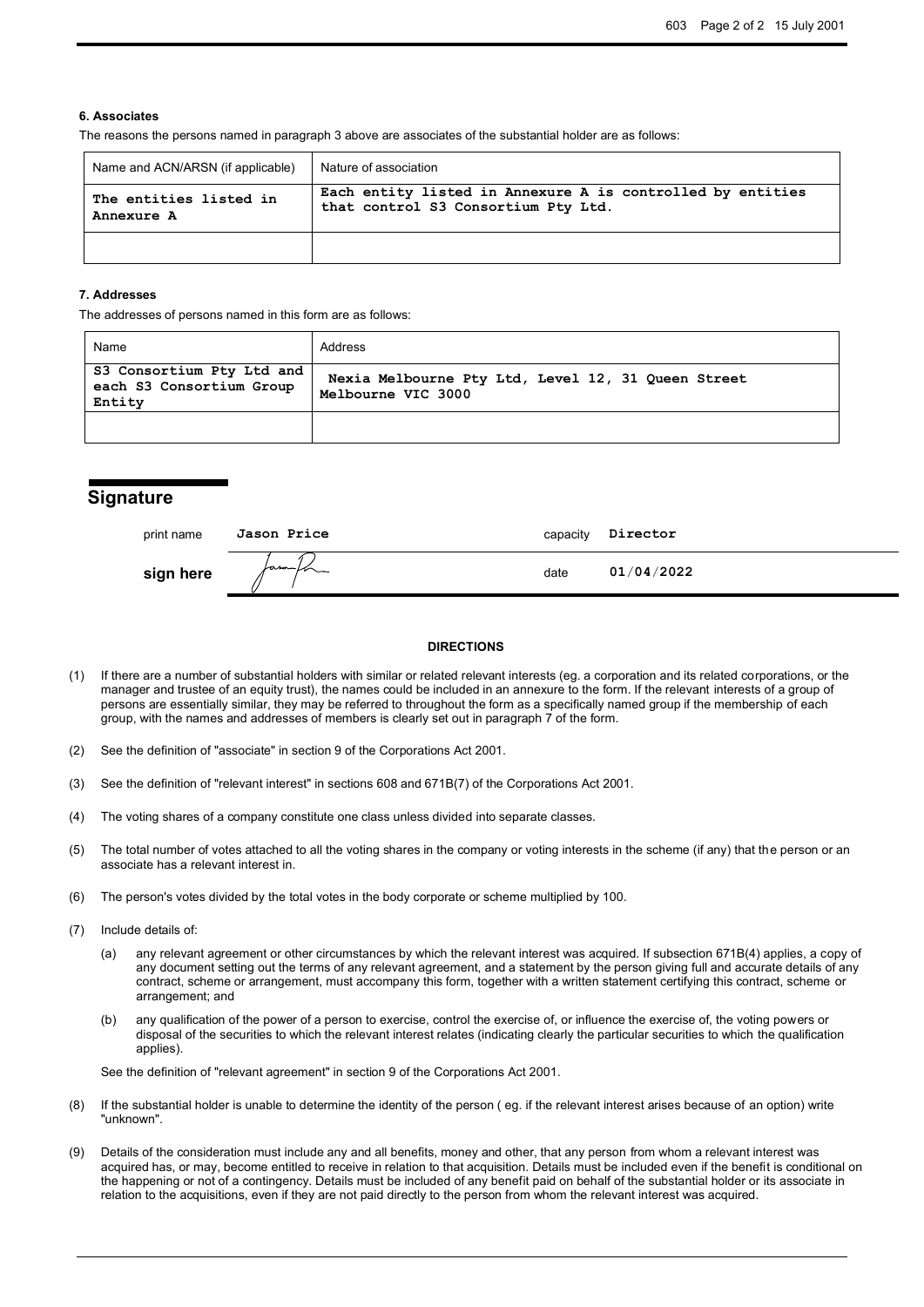# **Annexure** "A"

This is Annexure "A" of 1 page referred to in the Form 603 (Notice of Initial Substantial Holder), signed by me and dated 01 April 2022

Jason Price

**Director** 

S3 Consortium Pty Ltd (ACN 135 239 968)

# **Details of S3 Consortium Group Entities ±**

| <b>ENTITY</b>                                                                                            | <b>ACN</b>      | Date of acquisition | <b>Number of securities</b> | Consideration    |
|----------------------------------------------------------------------------------------------------------|-----------------|---------------------|-----------------------------|------------------|
| S3 Consortium Pty Ltd                                                                                    | ACN 135 239 968 | 09/11/2021          | 1,875,000                   | See Annexure B   |
| S3 Consortium Holdings Pty Ltd as<br>trustee for <nextinvestors a="" c="" com="" dot=""></nextinvestors> | ACN 622 246 002 | 06/07/2021          | 1,750,000                   | \$0.02 per share |
| Global Consortium Holdings Pty Ltd as<br>trustee for <ftw a="" c="" holdings=""></ftw>                   | ACN 147 250 379 | 03/09/2021          | 50,000                      | \$0.10 per share |
| Okawari Consortium Pty Ltd as trustee<br>for the <the a="" c="" oka="" trust=""></the>                   | ACN 606 434 333 | 03/09/2021          | 50,000                      | \$0.10 per share |